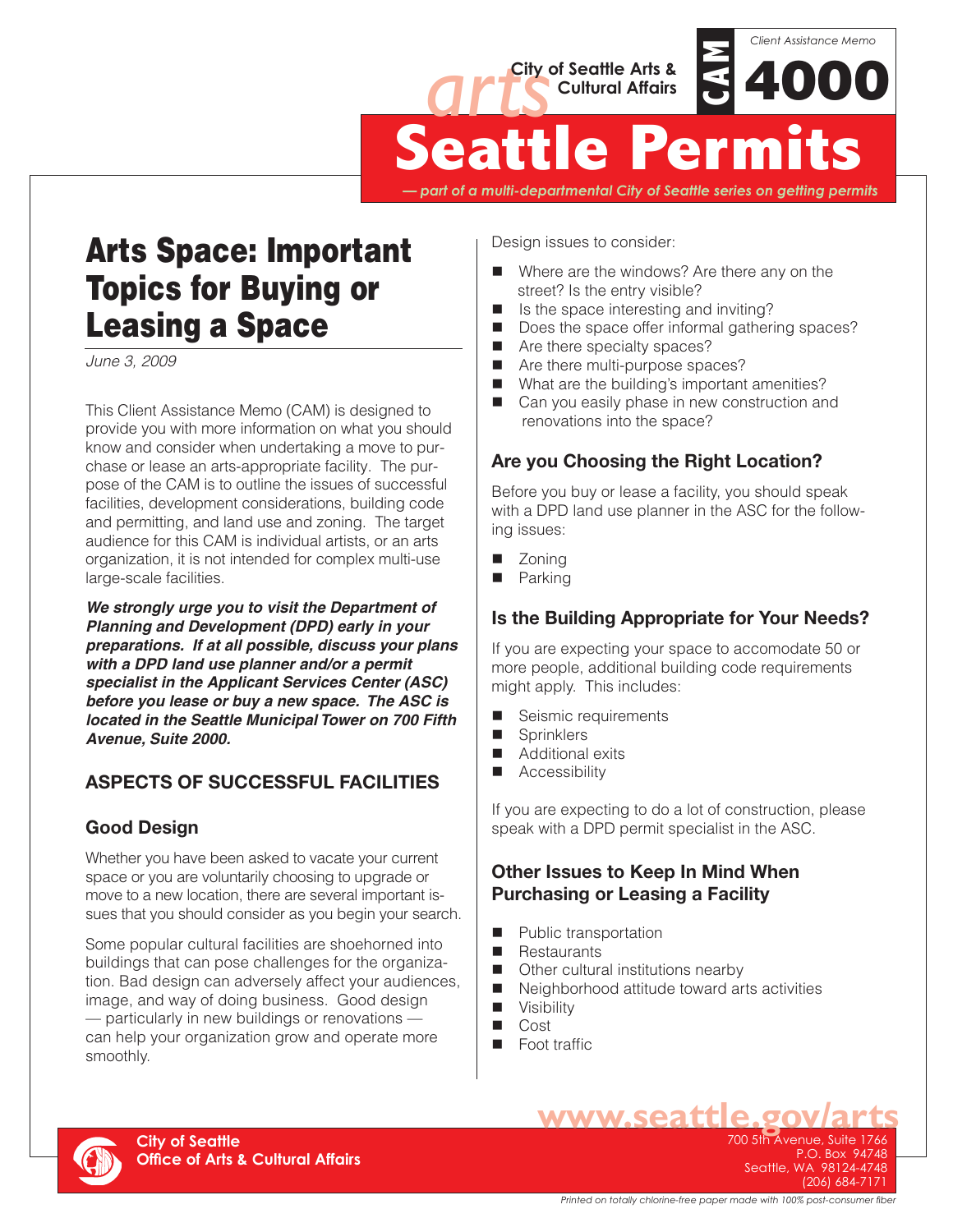- $\blacksquare$  Image of area
- Audience proximity
- Perception of safety

#### **Programs and Finances**

Programming success is dependent on many factors, including the organization's overall financial stability and success. Consider:

- Do you have careful budgeting and good financial management practices?
- What does your audience want, and can you deliver these services in a financially sound manner?
- Can the facility be used for multiple uses? What other ways can it generate revenue?

#### **Community Relations**

Cultural facilities are important institutional assets to their communities. The best cultural facilities understand what it takes to play this role successfully and do it on a continuous basis.

You will need to consider:

- **n** Partnerships
- **n** Meeting community needs
- Outreach
- Membership in community groups
- Role in community development

# **DEVELOPMENT CONSIDERATIONS**

#### **Project Planning**

Make sure you have a business plan prepared. At minimum, the plan should:

- Define how the organization will absorb the impact of the facility.
- Identify expected expense changes (increased staff, administrative costs, facility maintenance costs, fundraising costs).
- Establish new revenue goals and define how they will be met.
- Determine cash flow needs.

Plan for the immediate and long-term building needs. This involves either changes or additions to the building design, from simple changes to additional signage to complex modifications to room configuration.

# **Construction Period**

Myriad problems can ensue during the construction period, most of which — such as the weather, or late delivery of materials — are difficult to control. Develop contingency plans, patience and flexibility.

Construction glitches can postpone completion and increase costs. Common stumbling blocks include:

- To save money, organizations choose not to hire a construction manager, eventually costing themselves both time and money.
- Decisions on design elements are made too late, and accommodating them requires redoing or adding to the construction plans. This happens when:
	- I Ideas about the design change.
	- The project has been rushed.
	- Too many people are making decisions and are taking too long to reach a consensus.
	- The decision maker is overextended.
	- The organization or contractor has cash flow problems during the construction. For some time, more money flows out than comes in. Contractors must wait to be paid, which can cause problems.
	- An organization wrongly relies upon its architects to know and understand all city, state and federal regulations, which cost time and money.

# **HELPFUL TIPS**

Seven ways to make your building development or rehab project run more smoothly:

- Get organized: Space development is a complex process that usually takes several years. Your files, financial information, resources, etc., must be in order for you to effectively manage this process.
- Research: Before you make any building purchase, make sure you understand the condition of the building, zoning, and the permit process if you want to change the structure. You can find out more information by visiting the ASC**.**
- Check your zoning status: You don't want to commit to a building and start the planning process, only to learn that you can't use the space for your intended purposes. Go to the ASC and talk with a land use planner or **visit DPD's website to access the Land Use Q&A on the "Online Tools" page: www.seattle.gov/dpd/onlineservices.**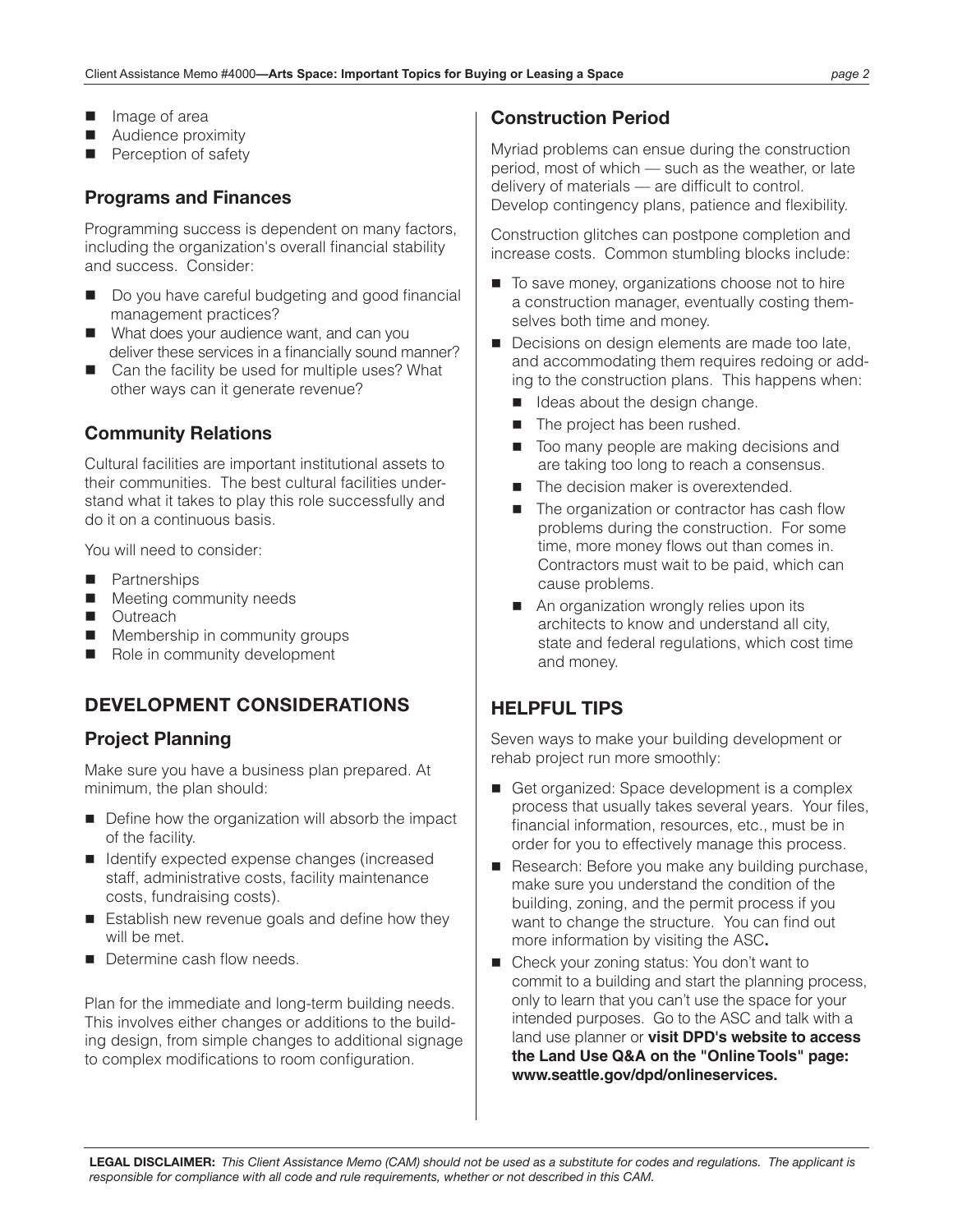- Get your finances in order: Understanding how your finances work will better prepare you for a development project. Work with an accountant from the beginning and conduct a financial feasibility study.
- Get your board in order: As previously discussed, having a board of directors with depth and a range of skills can help the project succeed. Well-connected and knowledgeable board members can bring new resources and support to the project, and help you avoid costly mistakes.
- Get your staff behind the project: All parties involved with the project must understand and support the goals. A disinterested or unsupportive staff can derail the project.
- Be patient: A development project is a major undertaking.

# **BUILDING CODE AND PERMITTING**

Now that you have taken into account the aspects of successful facilities it is important to develop a clear, cohesive and organized plan. Once you have identified a potential space, you should begin researching your project with DPD to uncover issues that may require special attention.

When an artist or organization moves into a new space, changing the configuration of the space or using it for a different purpose will generally require a permit from DPD. Permitting will be an important initial step for your project. Please see DPD CAM 102, *Small Business and Getting your Use and Building Permit from DPD* for a comprehensive overview of the process. CAM 102 can be found at: **http://web1.seattle.gov/DPD/CAMs/ CamDetail.aspx?cn=102.**

For commercial plan review projects, zoning and building code reviews are always required.

Depending on the specific proposal, additional reviews could include: energy, mechanical, ECA, health, and fire.

#### **HOW TO DETERMINE LAND USE AND ZONING ISSUES**

The Land Use Code determines the activities that are legally permitted on a property. Land use and zoning will be an important consideration in the search and identification of your space.

In the chart on page four, first identify your use by definition (you will find these after the chart). Then determine how each use is allowed in the following zones.

Not all uses fall completely within the definitions and often the function of the space could include many

characteristics of several definitions. You may also have associated administrative functions which fall under the definition of "office." Please speak to a land use planner to determine whether this type of activity would be considered a "primary use" or "accessory use" in association with your type of "facility."

You can find more information about your zone by using the DPD GIS (geographic information system) mapping tool at **www.seattle.gov/dpd/onlineservices.com**.

# **Definition of "Uses"**

- **Artists' studio/dwelling (ASD)**: A combination working studio and dwelling unit for artists, consisting of a room or suite of rooms occupied by not more than one household.
- Custom and craft work (C&C): A food processing and craft work use in which nonfood, finished, personal or household items, which are either made to order or which involve considerable handwork, are produced. Examples include but are not limited to pottery and candle making, production of orthopedic devices, motion picture studios, printing, creation of sculpture and other art work, and glassblowing. The use of products or processes defined as high-impact uses shall not be considered custom and craft work.
- **Live-work unit (LW)**: A structure or portion of a structure: (1) that combines a commercial or manufacturing activity that is allowed in the zone with a residential living space for the owner of the commercial or manufacturing business, or the owner's employee, and that person's household; (2) where the resident owner or employee of the business is responsible for the commercial or manufacturing activity performed; and (3) where the commercial or manufacturing activity conducted takes place subject to a valid business license associated with the premises.
- **Performing arts theater (P/A/T):** A theater and spectator sports facility intended and expressly designed for the presentation of live performances of drama, dance and music. (Under the definition of Entertainment Uses)

**Option #1:** If the definitions above are too restrictive for the type of work being done, "Light Manufacturing" and "Caretaker's Quarters" would be another option.

■ **Caretaker's quarters (CT)**: A use accessory to a nonresidential use consisting of a dwelling unit not exceeding 800 square feet of living area and occupied by a caretaker or watchperson.

**LEGAL DISCLAIMER:** *This Client Assistance Memo (CAM) should not be used as a substitute for codes and regulations. The applicant is responsible for compliance with all code and rule requirements, whether or not described in this CAM.*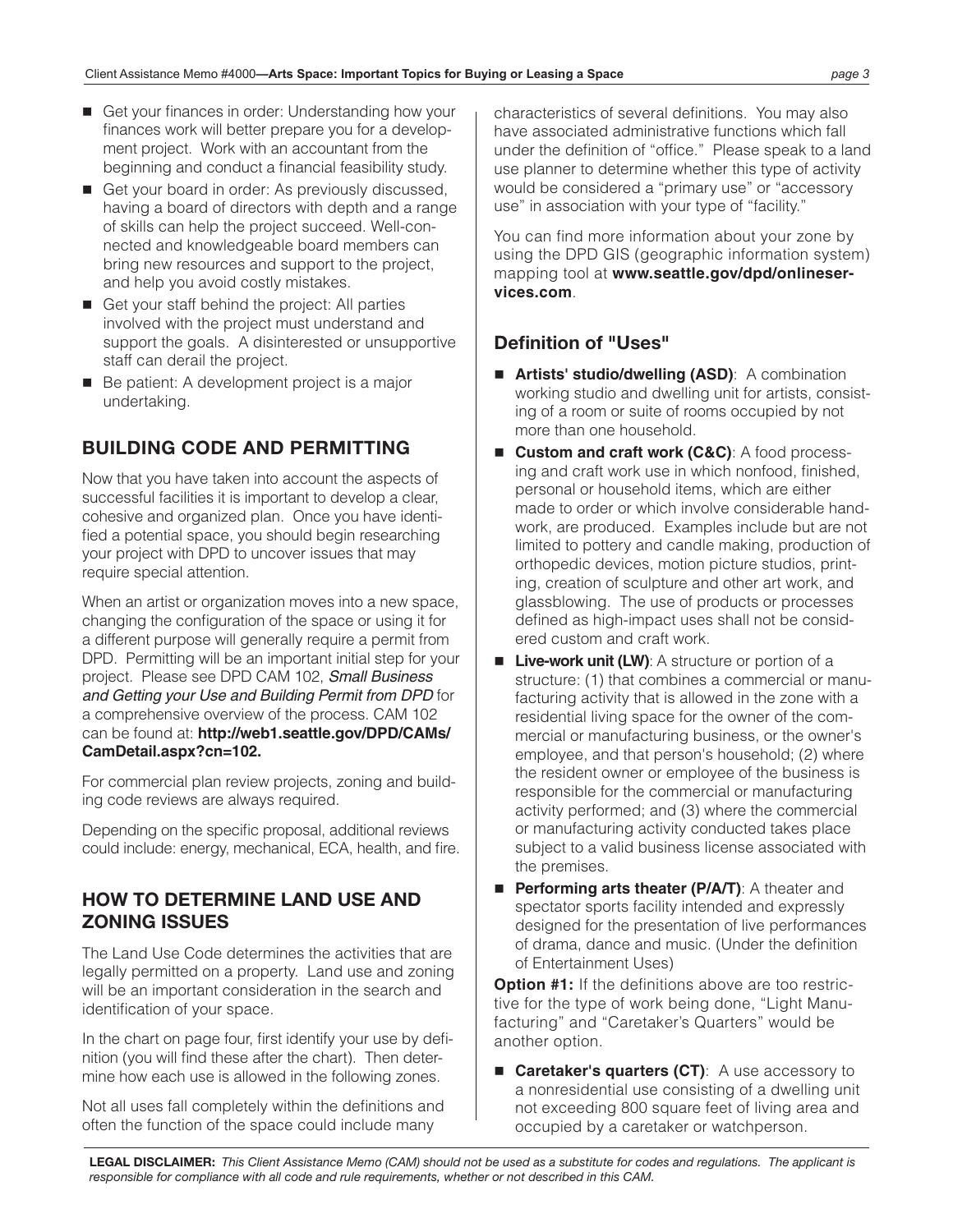- **Manufacturing**: a use in which articles are produced by hand or by machinery, from raw or prepared materials, by giving to those materials new forms, qualities, properties, or combinations, in a process characterized by the repetitive production of items made to the same or similar specifications. Items produced are generally sold directly to other businesses, or are sold at wholesale. The retail sale of items to the general public is incidental to the production of goods. For the purpose of this definition, uses listed as food processing and craft work or high-impact uses are not considered manufacturing uses. Manufacturing uses include the following:
	- **1. Manufacturing, light (LM)**: a manufacturing use, typically having little or no potential of creating noise, smoke, dust, vibration or other environmental impacts or pollution, and including but not limited to the following:
		- $\blacksquare$  Production, assembly, finishing, and/or pack aging of articles from parts made at another

 location, such as assembly of clocks, electrical appliances, or medical equipment.

- Production of finished household and office goods, such as jewelry, clothing or cloth, toys, furniture, or tents, from materials that are already refined, or from raw materials that do not need refining, such as paper, fabric, leather, pre-milled wood, wool, clay, cork, fiber, semiprecious or precious metals or stones or other similar materials.
- Canning or bottling of food or beverages for human consumption using a mechanized assembly line or food processing for animal consumption.
- Printing plants with more than 5,000 square feet of gross floor area.

**Option #2:** For home occupations in single family and multifamily zones, please see DPD CAM 236, *Home Occupations Allowed in Residential Zones* at **http://web1. seattle.gov/DPD/CAMs/CamDetail.aspx?cn=236.**

|                                                                                                                                    | Zone                      |                           |                 |                 |                |                |              |                |                |                 |                 |             |
|------------------------------------------------------------------------------------------------------------------------------------|---------------------------|---------------------------|-----------------|-----------------|----------------|----------------|--------------|----------------|----------------|-----------------|-----------------|-------------|
| Use                                                                                                                                | L/RC                      | NC1                       | NC <sub>2</sub> | NC <sub>3</sub> | C <sub>1</sub> | C <sub>2</sub> | <b>SM</b>    | IB             | IC             | IG <sub>1</sub> | IG <sub>2</sub> | <b>DTWN</b> |
| <b>ASD</b>                                                                                                                         | $\boldsymbol{\mathsf{X}}$ | $\mathsf{P}$              | $\mathsf{P}$    | ${\sf P}$       | $\mathsf P$    | CU             | $\mathsf{P}$ | EB/CU          | EB/CU          | EB/CU           | EB/CU           | $\mathsf P$ |
| C&C                                                                                                                                | $\mathsf{P}$              | $\sf P$                   | $\sf P$         | $\mathsf{P}$    | $\mathsf{P}$   | $\sf P$        | $\mathsf{P}$ | $\sf P$        | $\mathsf{P}$   | $\mathsf{P}$    | $\mathsf{P}$    | $\sf P$     |
| LW                                                                                                                                 | P                         | $\mathsf{P}$              | $\mathsf P$     | $\mathsf{P}$    | P              | $\mathsf{P}$   | $\mathsf{P}$ | $\pmb{\times}$ | $\pmb{\times}$ | $\pmb{\times}$  | $\pmb{\times}$  | $\sf P$     |
| CT/LM                                                                                                                              | $\sf X$                   | $\sf X$                   | $\mathsf{P}$    | $\mathsf P$     | $\sf P$        | $\mathsf{P}$   | $\sf X$      | $\mathsf{P}$   | $\mathsf P$    | $\sf P$         | $\mathsf{P}$    | $\sf X$     |
| P/A/T                                                                                                                              | $\boldsymbol{\mathsf{X}}$ | $\boldsymbol{\mathsf{X}}$ | $\sf P$         | $\mathsf{P}$    | $\mathsf P$    | $\mathsf{P}$   | $\mathsf{P}$ | $\mathsf{P}$   | $\mathsf{P}$   | $P/X^*$         | $P/X^*$         | P           |
| $X = Not Permitted$<br>$P = Permitted$<br>CU = Conditional Use, permitted with potential conditions applied<br>$\blacksquare$<br>п |                           |                           |                 |                 |                |                |              |                |                |                 |                 |             |

EB = Existing Buildings

 $\blacksquare$  P/X<sup>\*</sup> = Permitted outright in "IG" zones EXCEPT in the Duwamish M/I Center

**LEGAL DISCLAIMER:** *This Client Assistance Memo (CAM) should not be used as a substitute for codes and regulations. The applicant is responsible for compliance with all code and rule requirements, whether or not described in this CAM.*